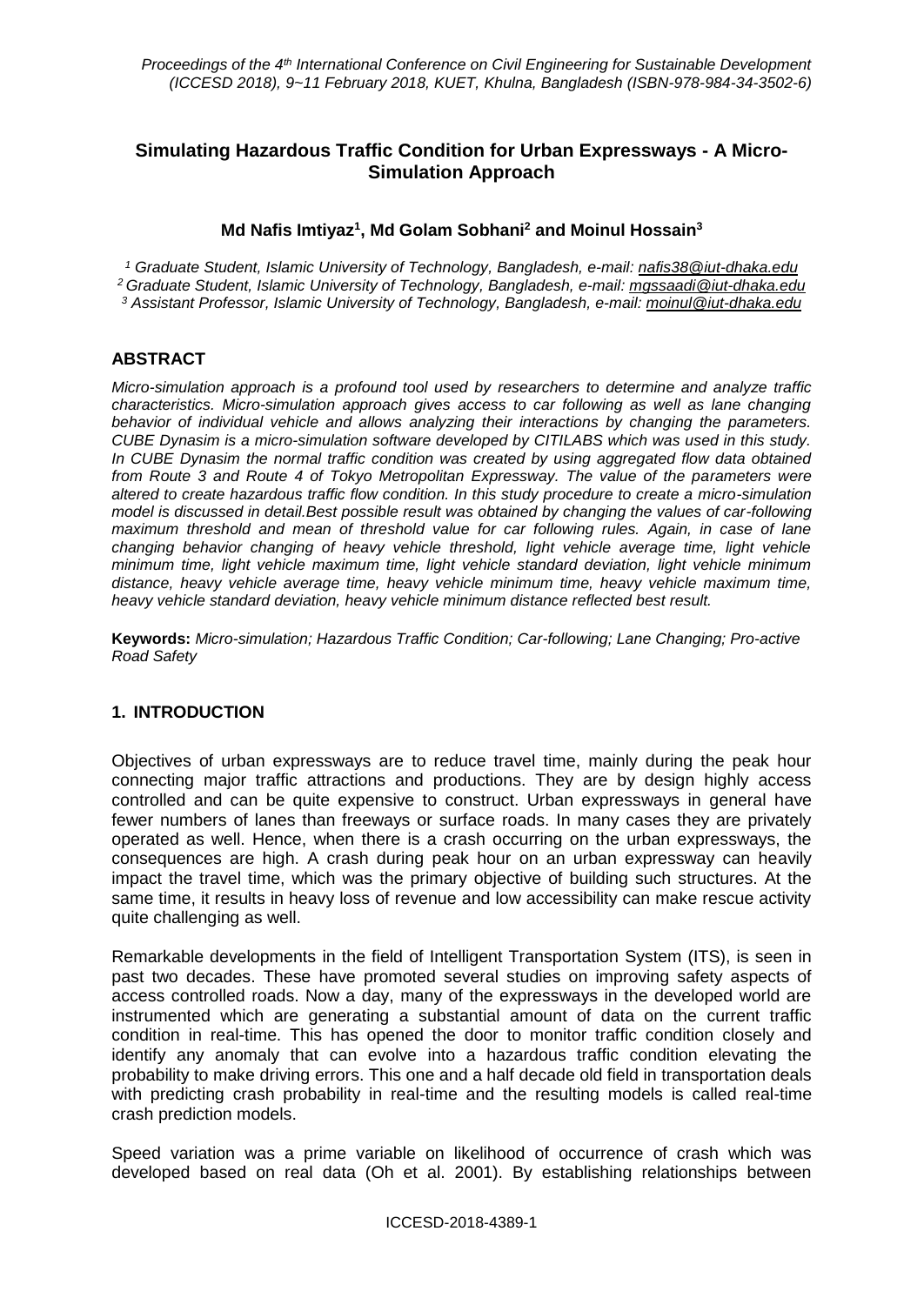coefficient of variation in speed, traffic density and speed difference to determine likelihood of crash occurrence, a log linear model for freeway and ramp was developed by Lee et al. (2003). Separate real-time crash prediction model was developed by Hossain and Muromachi, (2011). Clustering analysis to establish connection between different traffic states and crash risks on freeways was used by Xu et al. (2012). Crash prediction models were also developed using crash reports, real-time traffic and weather data (Yu and Abdel-Aty 2014).

For a proactive road safety management system, after predicting crashes, it is important to be able to identify how to bring the traffic condition back to normal. Several studies have shown that it is possible to bring the traffic condition back to normal by the implementation of different interventions.

Variable Message Signs have been incorporated in many metropolitan cities in the world (Van Eeden et al., 1996) in the hope that the information provided by these signs will alter drivers' behaviour in appositive manner. Louma and Rama (2001) studied the comprehension of pictograms for VMS conducted on European drivers, demonstrated how difficult it is to find images which are readily understood.

The relationship between speed and accidents is a complex one. Worldwide 5 to 15% accidents occur due to over speed. Anderson and Nilsson (1997) reports that the reduction of speed by 1 mile/h (1.6 km/h) reduces the casualties by 5% and reduction of mean speed by 10% results in a reduction in fatalities by 40%. Finch et al. (1994) suggests that an increase in mean speed by 2 to 4 miles/h (approximately 3 to 6 km/h) results in an increase in fatalities by 19 to 34%. Variable speed limits are commonly used with variable message signs in order to reduce the speed of vehicles to relieve congestion or warn of an unseen danger downstream (Gayah et al., 2006). VSL are used to increase average headways and reduce variances in speed (Borrough, 1997; Ha et al., 2003; Pilli-Sivola, 2004). This translates into fewer crashes (Smulders, 1990). Borrough (1997) found that the use of VSL and strong enforcement (video cameras) greatly reduce the number of crashes (28% over 18 months). The effect was attributed to not only a smoothing of traffic conditions through longer following distances, but also through reducing the number of lane changes during congestion (Borrough, 1997). Lee et al. (2004) used VSL to try and reduce crash potentials. Abdel-Aty et al. (2006) used a longer stretch of freeway from I-4 in Orlando to test the effect of VSL. Gayah et al.(2006) showed in their study that VSL had little to no effect on the crash risk index during the low-speed condition. This is most likely caused by the fact that during the low-speed scenario vehicles are travelling at congestion well below posted speed limit and, therefore, the change in speed limit on the roadway will not effectively change the speed the vehicles are travelling at.

The objective of ramp metering is to reduce delay and maintain capacity flow on a freeway by regulating access of ramp traffic to the mainline. Empirical studies have shown that ramp metering reduces turbulence in the merge zone, reduces variance in speed distributions, and thereby improves traffic safety i.e. reduces sideswipe and rear-end crashes (Lee et al., 2006). Ramp metering is used to reduce congestion by limiting the number of vehicles entering a freeway at a given time to avoid bottlenecks that typically occur at freeway onramps (Gayah et al., 2006). Empirical studies suggested that ramp metering reduces crash rate (Cambridge Systematics, 2001) and more specifically rear-end and sideswipe crashes in the freeway mainline (Cleavenger and Upchurch, 1999). Many studies in North America and Europe have assessed the benefits of ramp metering quantitatively through field tests and simulation experiments. Thill et al. (2004) defined safety benefits of ramp metering as a decrease in crash frequency at the merging of ramp and freeway lanes from the baseline number of crashes. Currently, ramp metering is used throughout the United States in California, Minnesota and New York, as well as many countries throughout Europe (Gayah et al., 2006).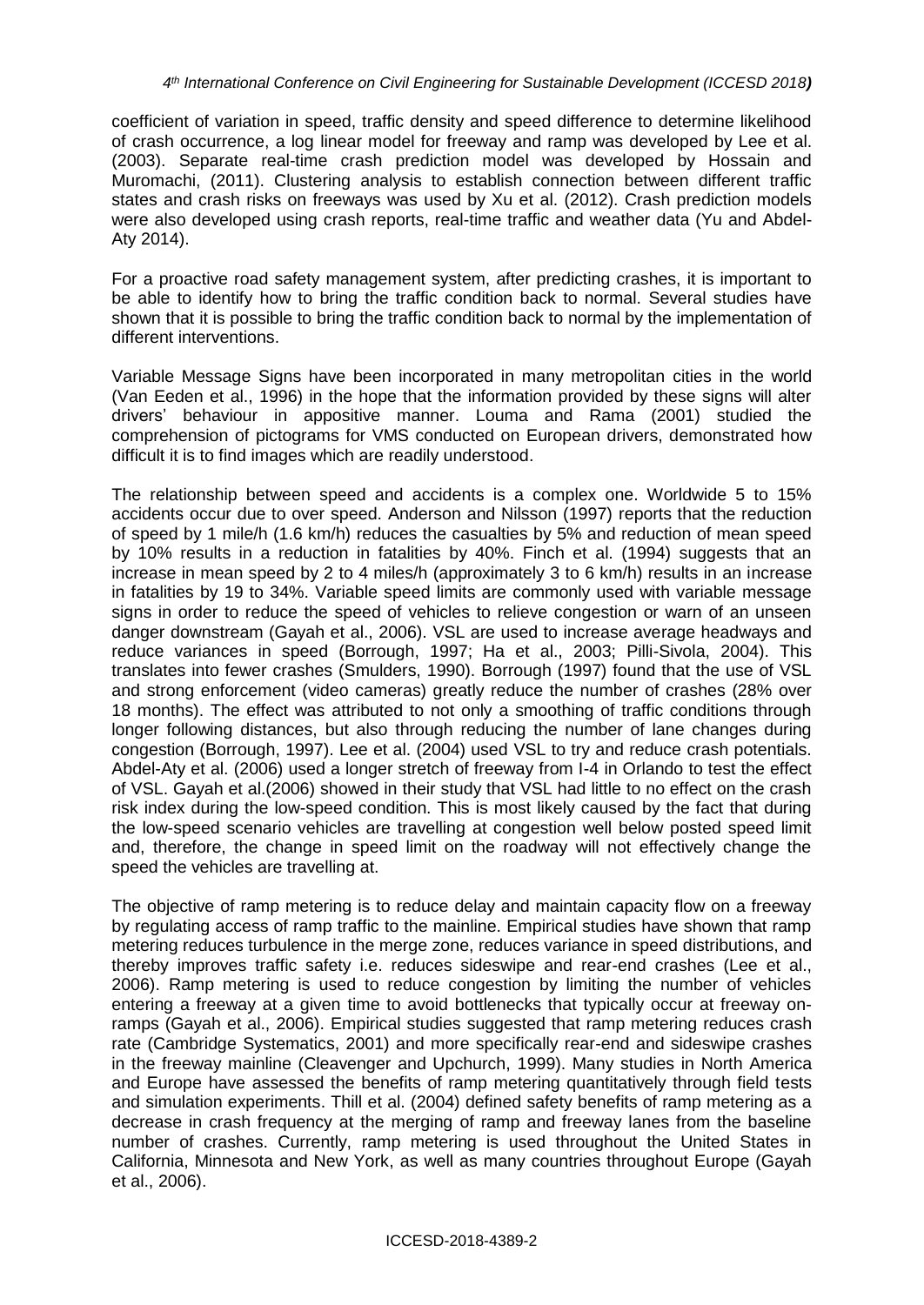Considering these opportunities, some new studies are now taking place to evaluate the effectiveness of these road safety improvement solutions in real-time, when coupled with real-time crash prediction models. These studies take various traffic flow variables as input and from that apply various traffic interventions to bring the hazardous traffic conditions back to normal. As due to safety reasons these studies cannot be conducted in real life, researchers opted for either microscopic traffic simulation (Lee et al., 2006; Abdel-Aty et al., 2006, 2007, 2008) or driving simulator (Lee and Abdel-Aty, 2008) based approaches. The recommended countermeasures so far have been posting warning message (Lee and Abdel-Aty, 2008), variable speed limits (Abdel-Aty et al., 2006, 2008; Lee and Abdel-Aty, 2008) and ramp metering (Lee et al., 2006;Abdel-Aty et al., 2007),which have proven track record as effective solutions as discussed in the aforementioned subsections.

Simulation based approach are favoured because those could evaluate different scenarios as well as could reflect accuracies. For studies involving crash data it is not possible to recreate the environment in real field. That's why simulation based studies have been the key focus of the researchers. Methods like using a driving simulator or microscopic simulator are the prime method of such studies.

The use of driving simulator is not incorporated in this study because it would involve a lot of time as well as it would not be cost effective. Although it is to be noted that driving simulator could capture individual driving behaviour at a greater depth. But again it will depend much on the respondents. So in this study a micro-simulation based approach was chosen. CUBE Dynasim was used as the micro-simulation software.

In general, micro-simulation models are built to replicate normal traffic behaviour. But for road safety related studies it is important to know how to simulate hazardous traffic condition. So this study is focused on identifying and extracting hazardous traffic conditions from matching detector and crash database along with calibrating car-following and lane changing models to reproduce the hazardous traffic condition in a micro-simulation environment.

# **2. METHODOLOGY**

## **2.1 Study area and the data**

It is necessary to select such an area where it is possible to observe substantial amount of crash as well as means to collect crash data along with high resolution traffic flow data. High accuracy is also needed.

The data used in this study was collected from two parts of the Tokyo metropolitan expressways. The first one is Shibuya and the other one is Shinjuku 4 expressways. They were collected for a period of months from May to August on the year of 2014. The total length of the two expressways are 25.4 km. Shibuya Route (also known as the Route 3) is one of the radial routes of the expressway system in the Tokyo area. Route 3 runs southwest from Tanimachi Junction (with the Inner Circular route) in Minato-ku and runs for 12 kilometers through Shibuya-ku, Meguro-ku, and Setagaya-ku. The Route 3 designation ends at the Yoga Rampway (Tokyo Interchange) and the expressway continues as the intercity Tomei Expressway to Nagoya. Whereas, Route 4 (also known as the Shinjuku Route) is another radial routes of the Expressway system in the Tokyo area. It runs west from Miyakezaka Junction (with the Inner Circular Route) in Chiyoda-ku and runs for 13.5 kilometers through Shinjuku-ku, Shibuya-ku, and Suginami-ku. The Route 4 designation ends at the Takaido Interchange and the expressway continues as the intercity Chūō Expressway to Nagoya via Yamanashi and Nagano Prefacture.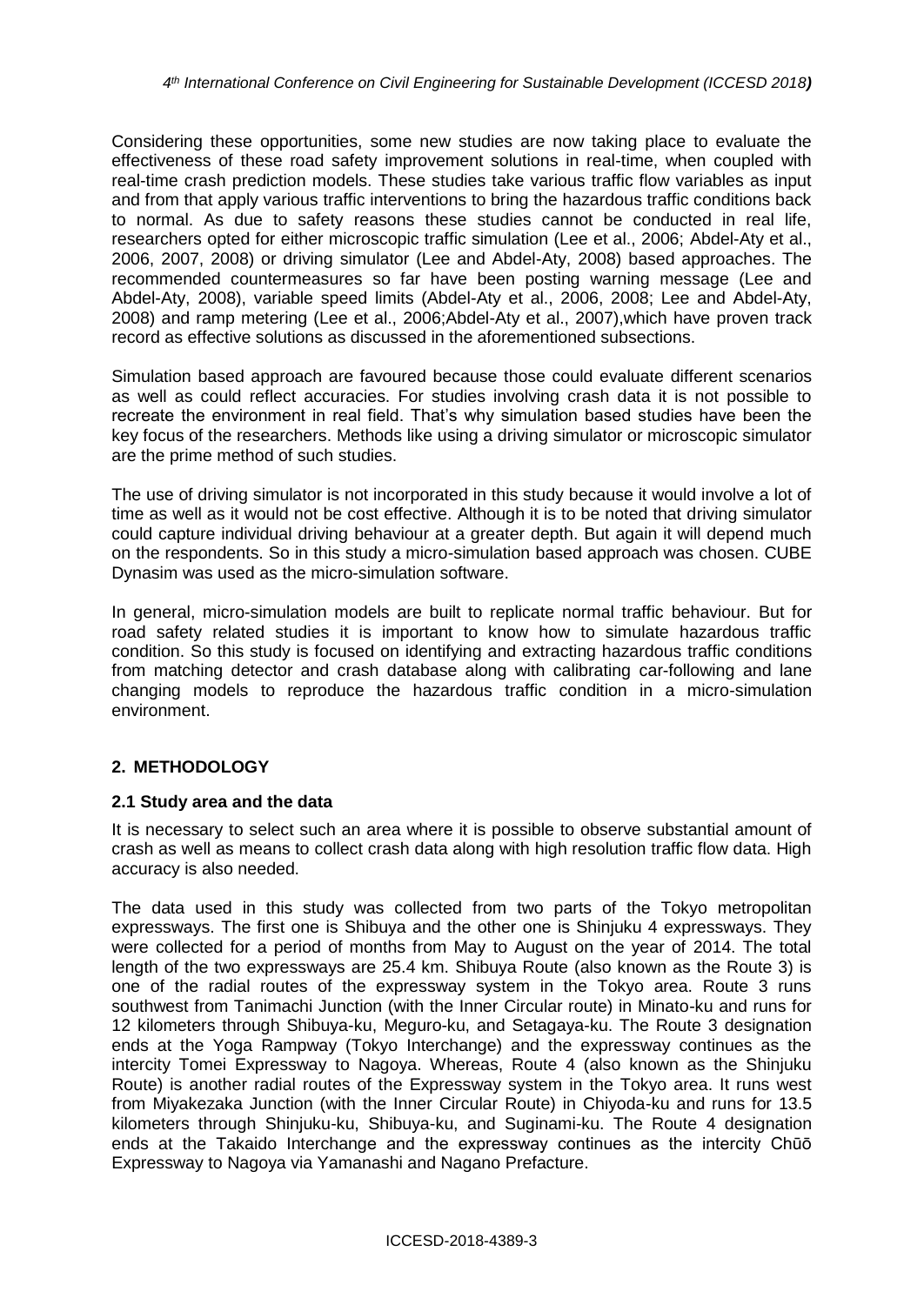

Figure 1: Schematic diagram of Route 3 and 4 of Tokyo Metropolitan Expressways (diagram not drawn to scale) Source: provided by Tokyo Metropolitan Expressway Company Limited

A total no. of 24 ramps are present in the selected study area and approximately a total of 210 loop detectors were established there. A total 610 crashes were observed during the study period. Three classes of data were collected. These are detector data, crash data and road geometry data. The parameters set for collecting detector data were speed, flow, occupancy, number of heavy vehicles for each lane and ramps. Date, time, location, vehicles involved, types, lane were the parameters for collecting crash data. Road geometry data focused on location of ramps, position of detectors, section length.

## **2.2 Experimental setup**

Data are preserved for each detector for every eight mili-seconds in Tokyo Metropolitan Expressways. Data is also stored for each lane covering information on speed, flow, occupancy and no. of heavy vehicles. Data for every one minute for each detector were aggregated and provided for the purpose of this study. Crash data including information on date, time, location, vehicles involved and types of lane were also added.



Figure 2: Position of detector and location of crash

The experimental setup was made as shown in the figure 2. Each crash points were associated with its corresponding 250meter section. For every section two upstream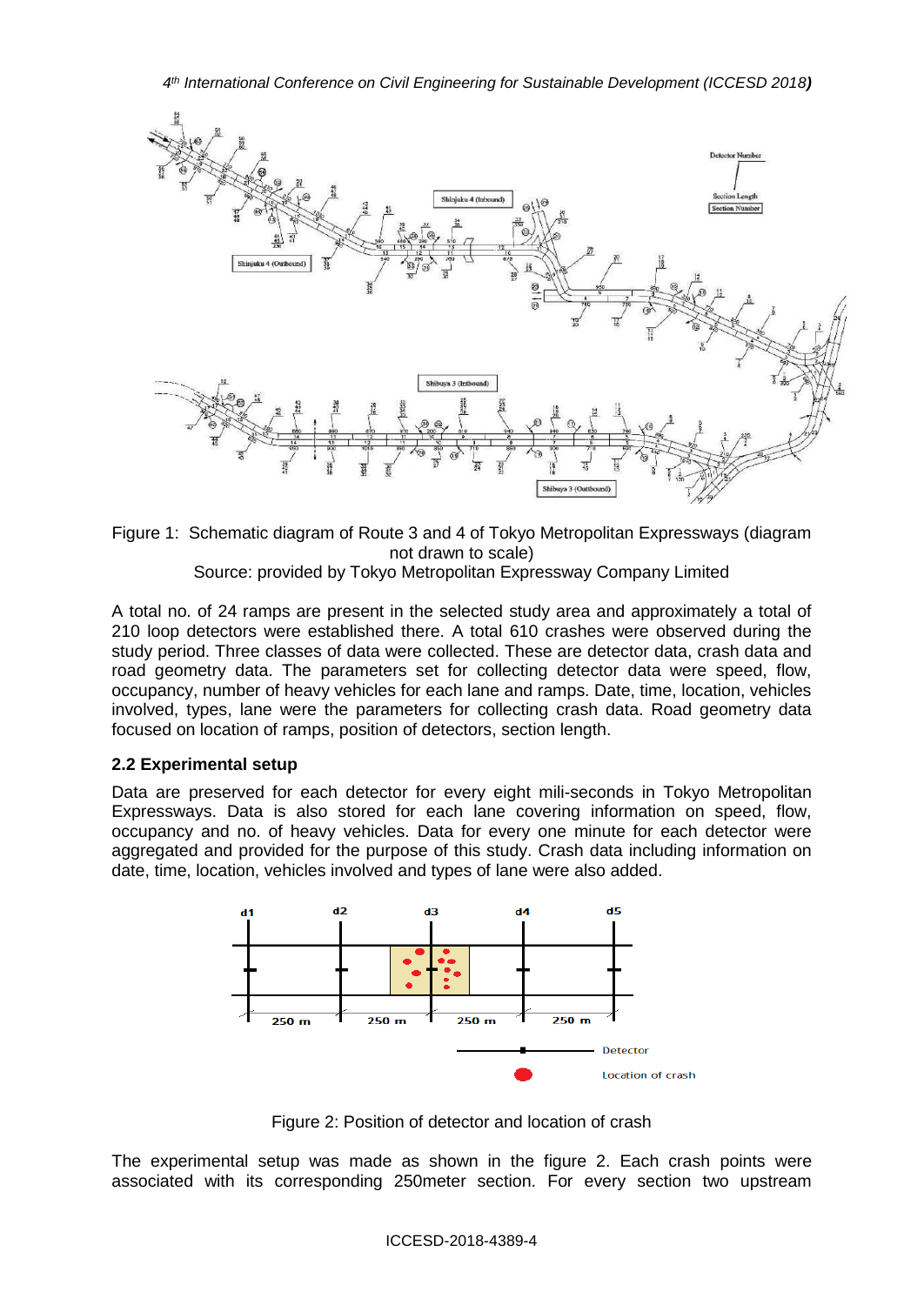detectors, two downstream detectors and the detector within the section were identified. Two traffic conditions were identified hazardous traffic condition and normal traffic condition. For hazardous traffic condition  $(D_H^{ij})$  1 minute aggregated data for all lanes before i (i=1, 2, 3, 4, 5) minutes crash at j (upstream or downstream) junction were collected. On the other hand, for normal traffic random sampling of 1-minute aggregated data from any timeslot where no crash took place before or after that time period. The data collected from the detectors were then sorted and organized so that it can be easily incorporated in analysis. Each crash was given a single identification no. and speed, flow, occupancy data for 5 detectors as mentioned in the next segment was sorted.

## **2.3 Data Preparation**

As it was mentioned, a total 210 detectors are placed in the two routes, when both directions are considered. The primary task was to identify nearest detector, upstream detector and downstream detector for each crash point, a sample of which is shown in table 1.

| Cras<br>h Id | Dat<br>e | Time        | Day<br>οf<br>wee<br>k | Kilo-<br>meters | <b>Segmen</b><br>t-s | Kilo<br>post | D <sub>2</sub> D | D <sub>1</sub> D | D <sub>0</sub> | D <sub>1</sub> U | D <sub>2</sub> U |
|--------------|----------|-------------|-----------------------|-----------------|----------------------|--------------|------------------|------------------|----------------|------------------|------------------|
| 481          | 4/30     | 06:46<br>pm | Wed                   | 0               | 1                    | 0.10         | 04               | 01               | 03             |                  |                  |
| 482          | 6/14     | 11:24<br>am | Sat                   |                 |                      | 0.20         | 02               | 04               | 01             | 03               |                  |
| 483          | 3/27     | 07:03<br>pm | Thur<br>s             |                 |                      | 0.20         | 02               | 04               | 01             | 03               | $\overline{a}$   |
| 484          | 3/21     | 07:13<br>pm | Fri                   |                 | $\overline{2}$       | 0.30         | 02               | 04               | 01             | 03               |                  |
| 485          | 7/7      | 11:15<br>am | Mon                   |                 |                      | 0.30         | 02               | 04               | 01             | 03               |                  |
| 486          | 3/30     | 07:54<br>pm | Sun                   |                 | 3                    | 0.60         | 06               | 05               | 02             | 04               | 01               |
| 487          | 5/23     | 09:53<br>am | Fri                   |                 |                      | 0.60         | 06               | 05               | 02             | 04               | 01               |
| 488          | 6/7      | 02:02<br>am | Sat                   | 1               | 1                    | 1.00         | 08               | 07               | 06             | 05               | 02               |

Table 1: Crash data with unique ID and detector located near crash (sample)

Here,  $D0 =$  Detector in the segment

 $D1D =$  First detector in the downstream

D2D = Second detector in the downstream

 $D1U =$  First detector in the upstream

D2U = Second detector in the upstream

Then it was needed to sort the data from all detector and combine them together so that it can be easily found and used during the course if this study. A sample of such work is shown in table 2.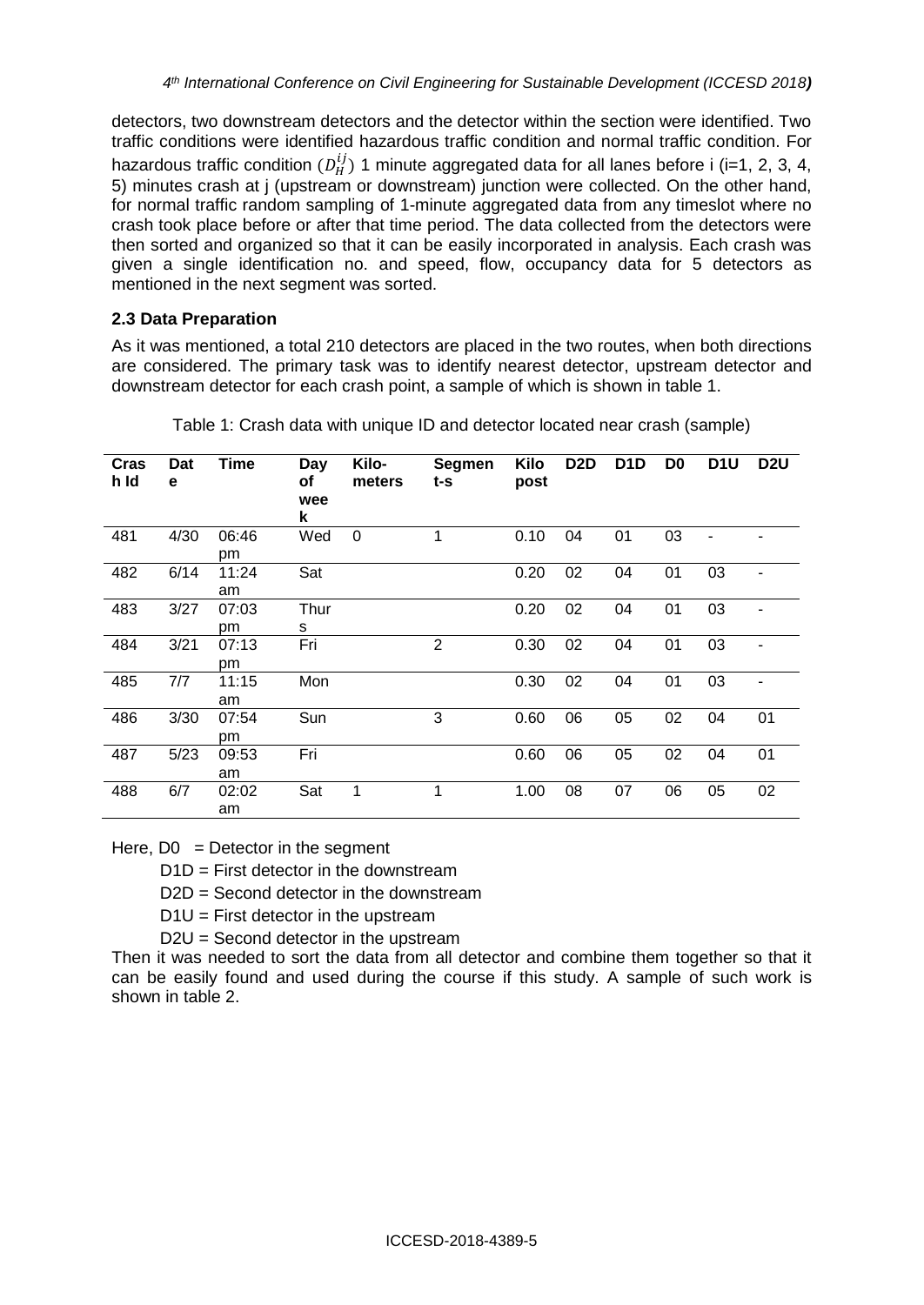| <b>Crash ID</b>                 | 1     | $\mathbf{2}$ | 3              | 4              | $5\phantom{1}$ | 6     | 7     | 8     | 9     | 10    | 11   |
|---------------------------------|-------|--------------|----------------|----------------|----------------|-------|-------|-------|-------|-------|------|
| Date                            | 6/7   | 6/10         | 6/29           | 3/21           | 8/15           | 8/18  | 6/29  | 3/13  | 8/7   | 8/27  | 8/28 |
| Time                            | 21:25 | 02:28        | 03:26          | 17:47          | 08:01          | 16:22 | 11:06 | 21:25 | 17:58 | 19:47 | 9:14 |
| Kilo post                       | 0.00  | 0.10         | 0.10           | 0.10           | 0.10           | 0.10  | 0.20  | 0.20  | 0.20  | 0.20  | 0.20 |
| D <sub>1</sub> D f 15           | 4     | 13           | 3              | 2              | 18             | 7     | 28    | 11    | 21    | 4     | 24   |
| D <sub>1</sub> D f 14           | 10    | 8            | $\overline{2}$ | $\overline{2}$ | 23             | 16    | 22    | 12    | 9     | 18    | 13   |
| D <sub>1</sub> D f 13           | 13    | 4            | 1              | $\overline{2}$ | 27             | 19    | 21    | 9     | 18    | 13    | 23   |
| D <sub>1</sub> D f 12           | 12    | 8            | 3              | 5              | 20             | 16    | 29    | 9     | 18    | 13    | 26   |
| D <sub>1</sub> D f 11           | 10    | 8            | 2              | 2              | 19             | 17    | 25    | 14    | 15    | 10    | 22   |
| D <sub>1</sub> D f 10           | 10    | 11           | 7              | 1              | 20             | 22    | 19    | 4     | 20    | 14    | 19   |
| D <sub>1</sub> D f 9            | 11    | 13           | $\overline{2}$ | $\overline{2}$ | 20             | 8     | 25    | 16    | 15    | 16    | 19   |
| D <sub>1</sub> D <sub>f</sub> 8 | 14    | 18           | $\Omega$       |                | 23             | 19    | 23    | 15    | 17    | 19    | 23   |
| D <sub>1</sub> D <sub>f</sub> 7 | 12    | 4            | 5              | 4              | 22             | 19    | 22    | 7     | 12    | 22    | 13   |

Table 2: Crash data with unique ID and detector located near crash (sample)

Here, D1D\_f\_t = flow data of detector at time t minutes before crash

## **2.4 Microscopic Traffic Simulation with CUBE Dynasim**

In microscopic traffic simulation it is possible to model traffic behavior by calibrating car following and lane changing parameters. The methodology followed to calibrate these parameters are discussed in detail in the following sections.

## **2.4.1 Car Following Rules**

There are two car following rules followed in CUBE Dynasim. First one is MGA, which is acronym for General Motors Ahmed and the other one is PLP7. The car following depends on speed, space headway, density, relative speed, free-flow acceleration, headway threshold and reaction time distribution. Most algorithm used in MGA was taken from a paper written by Kazi Iftekhar Ahmed in 1999. Whereas, PLP7 is a simple acceleration model. In it only three parameters are considered. This is very useful in modelling congestion in urban traffic. The acceleration of vehicle 2 which follows vehicle 1 is determined by the speed and the distance from the vehicle which precedes it according to the formula:

$$
A2^{*}(t+0.25) = \alpha^{*}[V1(t) - V2(t)] + \beta^{*}[X1(t) - X2(t) - \tau^{*}V2(t) - L]
$$
\n(1)

Here, A1 = Acceleration of vehicle 1

- A2 = Acceleration of vehicle 2
- $t =$  Time at any instant
- V1 = Velocity of vehicle 1
- V2 = Velocity of vehicle 2
- $X1$  = Position of vehicle 1
- X2 = Position of vehicle 2

| A1(t)                |      |      |      |
|----------------------|------|------|------|
| $<$ -0.6 m/s2        | 0.7  | 0.03 | 1.82 |
| $[-0.6 \; ; \; 0.6]$ | . .  |      | 0.52 |
| $> 0.6$ m/s2         | 0.36 | 0.03 | 1.82 |

Table 3: Value of α, β, τ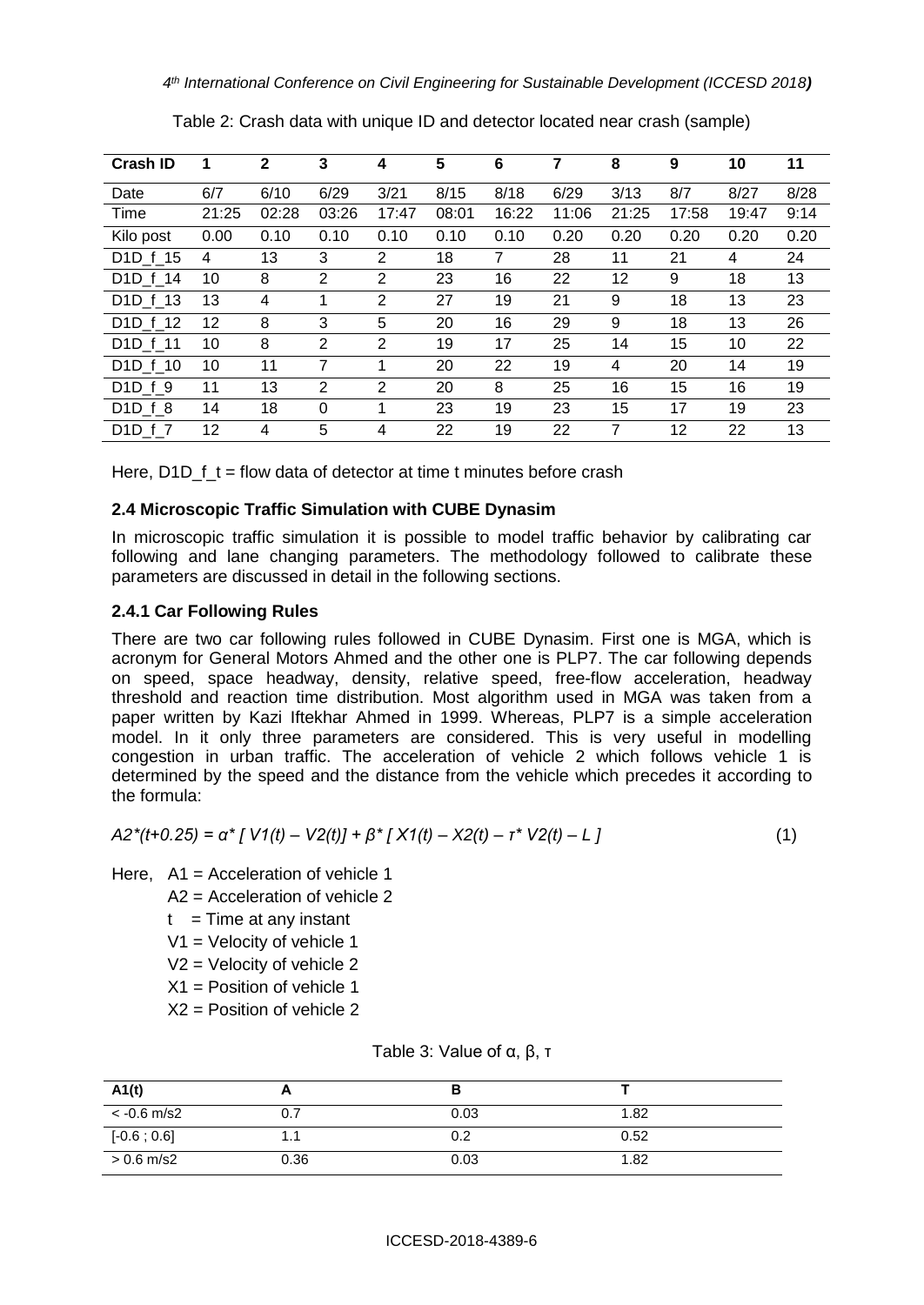## **2.4.2 Lane Changing Parameters**

In CUBE Dynasim two types of situations can lead to a lane change. The first one is a lane change imposed by the path the vehicle takes to reach its destination, conditioned by "Insertion gaps" and a the other one is a lane change due to the vehicle's behavior usually conditioned by "Behavior associated with lane satisfaction". Insertion gaps determine whether the vehicle will be able to change lanes depending on the traffic in its target lane. Behavior associated with lane satisfaction can be of two sorts. First one is current lane satisfaction, which determines whether or not a vehicle is satisfied with the traffic conditions in the current lane. Whereas, target lane satisfaction determines whether a vehicle wants to change lanes depending on the traffic in adjacent lanes.

A vehicle that wants or needs to change lanes must make sure, in terms of safety, that the vehicles in front and behind in its target lane are at a sufficient distance from its front and rear bumpers. This is done using lag and lead insertion gaps. In CUBE Dynasim the calculated acceptable gap distance depend on the instant speed of the vehicle  $V(t)$ , the speed of the vehicle in the target lane  $V_C(t)$ . The minimum acceptable gap for changing lanes is determined by following formula (Dynasim Manual, 2014):

$$
G(t) = \exp(C_1 + C_2 \text{Max}(0, V_c(t) - V(t))) + C_3 \text{Min}(0, V_c(t) - V(t))) + C_4 n + N(0, C_5^2))
$$
\n(2)

Here,  $C_1$  = Constant.

 $C_2$  = Positive speed differences ( $dv$ +), i.e. the difference between the instant speed of the vehicle in the current lane V(t) and the speed of the vehicle in the target lane  $V_c(t)$  $C_3$  = negative speed differences parameter ( $dv$ -), i.e. the difference between the instant speed of the vehicle in the current lane V(t) and the speed of the vehicle in the target lane  $V_c(t)$ 

 $C_4$  = Aggressiveness parameter associated with a random selection n which serves to reflect different types of driving

 $C_5$  = Standard deviation of the normal distribution centered on 0

It is very important to note that in CUBE Dynasim a lane change not imposed by a vehicle's destination depends on the lane satisfaction in the current and adjacent lanes. The behavior assigned to a lane in a trajectory will define the conditions in which the vehicles concerned will want to move to the target lane. In fact, if a vehicle does not satisfy the lane satisfaction condition on its current lane, but satisfies the condition on the target lane it will change lanes. Current lane satisfaction depends on the instant speed of the vehicle V(t) and the desired maximum speed of the vehicle  $V_1(t)$ . The probability that a vehicle is not satisfied in its current lane is as follows (Dynasim Manual, 2014) :

$$
P(t) = \frac{1}{1 + e^{\left(C_1 + C_2(V(t) - V_1(t)) + C_3 \delta_{PL} + C_4 \delta_{PA}\right)}}\tag{3}
$$

Here,  $C_1$ : Constant.

C<sub>2</sub> : A dV maximum parameter relative to the difference between the instant speed of the vehicle V (t) and the desired maximum speed of the vehicle  $V_1(t)$ 

C<sub>3</sub> : An *HV* penalty parameter, used for vehicles whose length in m exceeds the threshold specified in the *Heavy thr* field

 $C_4$ : A tailgate parameter (TG) relative to the distance between the vehicle and the vehicle directly behind it, used for vehicles whose speed is greater than the tailgate speed threshold specified in the *Speed thr* tail field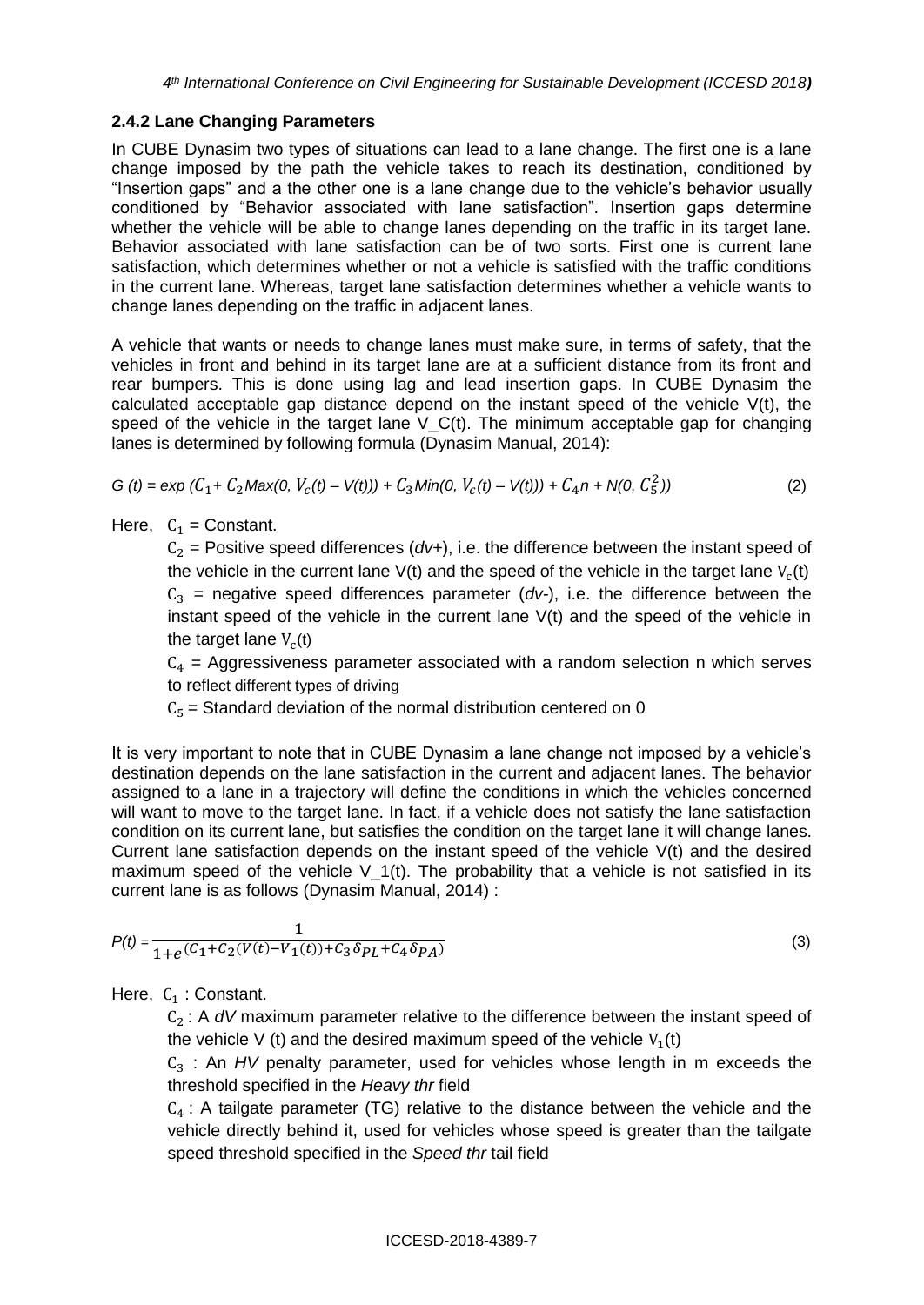$\delta$  <sub>Pl</sub> = 1, If the length of the vehicle considered is greater than the value specified in the *Heavy Thr* field

 $\delta_{PA}$ = 0, if the distance between the vehicle considered and the vehicle directly behind it is less than 10

Target lane satisfaction depends on the instant speed of the vehicle  $V(t)$ , the maximum desired speed of the vehicle  $V_1$  (t), the speed of the lag vehicle  $V_P$  (t), in the current lane the speed of the lag vehicle and of the lead vehicle in the target lane V CP (t) and V CS (t) respectively. The probability that a vehicle will want to change to a target lane is as follows (Dynasim Manual, 2014):

$$
P(t) = \frac{1}{1 + e^{(C_1 + C_2(V_P(t) - V_1(t))) + C_3(V_{CP}(t) - V_1(t)) + C_4(V_{CS}(t) - V_1(t))}}
$$
(4)

Here,  $C_1$ : Constant

C<sub>2</sub>: A *Dvfront* parameter relative to the difference between the speed the vehicle wants to reach  $V_1(t)$  and that of the vehicle in front  $V_P(t)$ 

 $C_3$ : A Dv lead parameter relative to the difference between the speed the vehicle wants to reach  $V_1(t)$  and that of the vehicle in front in the adjacent lane $V_{CP}$  (t)

 $C_4$ : A Dvlag parameter relative to the difference between the speed vehicle V (t) and that of the vehicle behind in the adjacent lane $V_{CS}$  (t)

# **3. ANALYSIS AND RESULTS**

This section reflects upon how to build a model in CUBE Dynasim step by step as well as how to calibrate the parameters to find out the expected flow-occupancy relationship.

## **3.1 Importing Map**

The first step in modelling with CUBE Dynasim is to select and input the map in the software. The map could be in two formats, vector maps with DXF format and bitmaps in BMP, JPEG and GIF formats.

## **3.2 Drawing Network**

In CUBE Dynasim network are drawn with handles and trajectories. Handles are defined by its position, its orientation and its number of attachment points. On the other hand, a trajectory is defined between two different handles. It can link one or more attachment points on the handles. A single lane is modelled by a trajectory that links a single attachment point on each handle. In certain conditions, the vehicles can change lanes depending on their behaviour, or to reach their destination**.** 

## **3.3 Network and Flow Scenarios**

The first step to take in defining a network scenario is to make a layer. Usually the very first layer is defined as Base. After a layer is created the next step to take is to define the network scenario. In the new network the created layer, input maps are selected. In CUBE Dynasim different types of flow scenarios are also included. These are aggregate, generator, assignment, estimation, export-import, sub-network etc. and for the purpose of this study aggregate flow value of 15 minutes was introduced as input.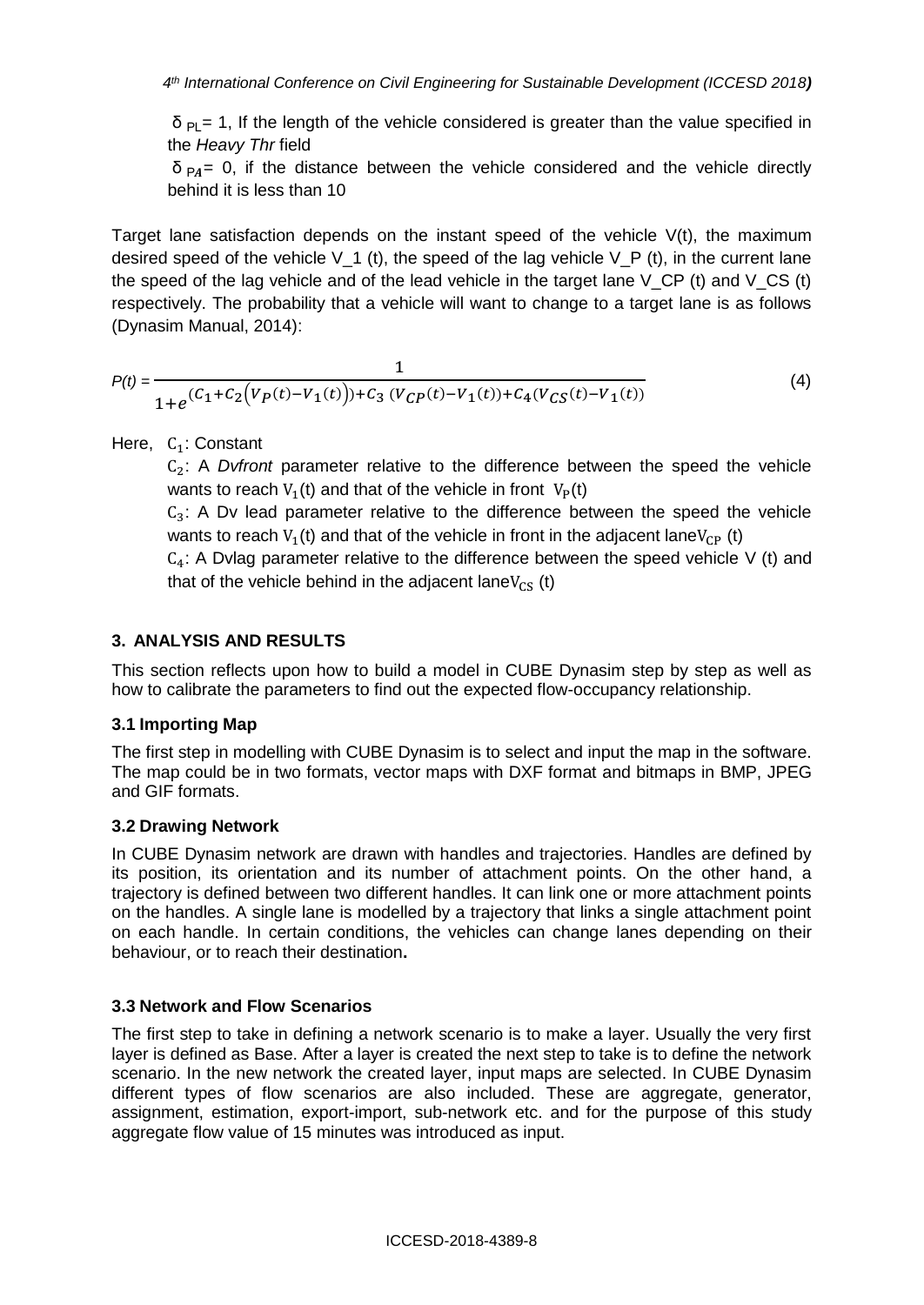### **3.4 Driving Behaviour**

In microscopic traffic simulation individual driving behaviour is influenced by car following and lane changing parameters. As a detail discussion of car following and lane changing is done in the methodology section, in this section only the parameters which were changed from default value to obtain the hazardous traffic condition will be shown. In table 4 software specific car following parameters and the calibrated parameters for obtaining specified objectives are shown. It is observed that car following maximum headway was changed from 6 s to 4.5 s and mean of threshold was changed from 3.17 to 2 to obtain the goals of the study.

Table 4: Software specified car following parameters and calibrated value of parameters

| <b>Parameter</b>                    | <b>Software Specified</b><br>Value | <b>Calibrated Value</b> |
|-------------------------------------|------------------------------------|-------------------------|
| Free Flow Minimum Headway (sec)     | 0.50                               | 0.50                    |
| Car-Following Maximum Headway (sec) | 6.00                               | 4.50                    |
| Mean of Threshold (s)               | 3.17                               | 2.00                    |
| <b>Standard Deviation</b>           | 0.87                               | 0.87                    |
| Stopped Headway (ft)                | 32.81                              | 32.81                   |

Table 5: Software specified lane changing parameters and calibrated value of parameters

| <b>Parameter</b>             | <b>Software Specified</b> | <b>Calibrated Value</b> |  |
|------------------------------|---------------------------|-------------------------|--|
|                              | Value                     |                         |  |
| HV Threshold (m)             | 9.00                      | 9.00                    |  |
| LV Average Time (sec)        | 1.80                      | 0.80                    |  |
| LV Minimum Time (sec)        | 0.70                      | 0.45                    |  |
| LV Maximum Time (sec)        | 3.00                      | 2.00                    |  |
| <b>LV Standard Deviation</b> | 1.50                      | 1.50                    |  |
| LV Minimum Distance (m)      | 5.00                      | 3.50                    |  |
| HV Average Time (sec)        | 2.50                      | 2.50                    |  |
| HV Minimum Time (sec)        | 1.50                      | 1.50                    |  |
| HV Maximum Time (sec)        | 5.00                      | 5.00                    |  |
| <b>HV Standard Deviation</b> | 1.00                      | 1.00                    |  |
| HV Minimum Distance (m)      | 7.00                      | 7.00                    |  |

Table 5 illustrates that light vehicle average time, light vehicle minimum time and light vehicle maximum time values were changed from the software specified values for calibrating the lane changing parameters in the software.

The reason for changing those values was to see how the speed, flow and occupancy relationships change with the alteration in such values. And thus field condition was portrayed exactly on the simulation software and necessary conclusions were drawn observing the results.

## **3.5 Results**

In order to draw conclusion that the simulation is a match to the field condition, the speed, flow and density relationship should be as shown in figure 3. These relationships were obtained by statistical analysis of the field data obtained from detectors.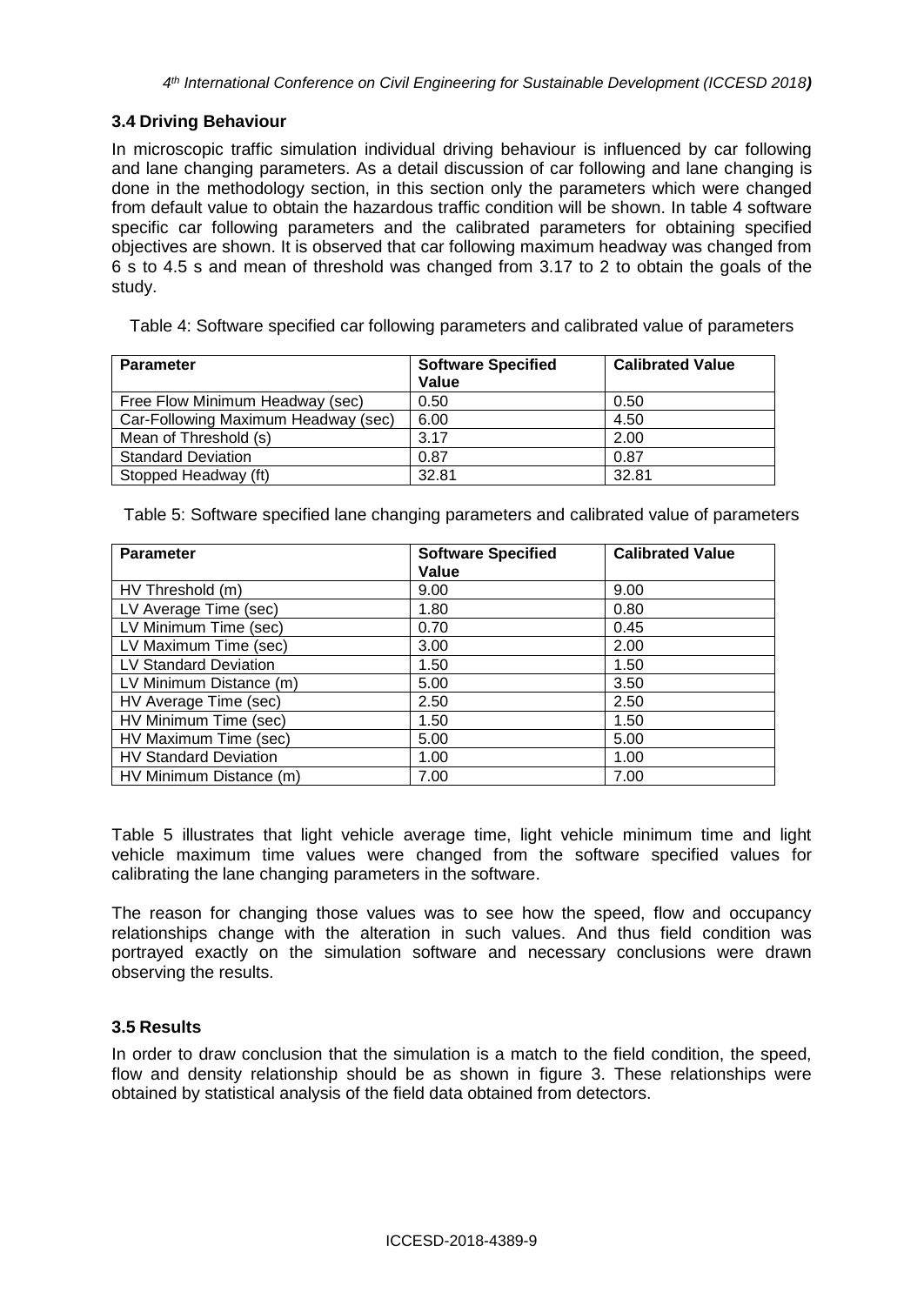

Figure 3: Relationship between flow, speed and density

The left hand side of figure 4 was obtained after the first simulation run in which no change in the software specified parameters were done. It is observed that most of the vehicles are operating at a very high speed rather than giving a good speed-flow relationship. Whereas, on the right hand side of figure 4 it is observed that the relationship has changed from the previous run. This change in relationship was observed due to calibration of the parameters as mentioned in the earlier section. It is understood by comparing the relationships that the relationship obtained after calibrating the parameters are much more satisfactory than that of the earlier.



Figure 4: Flow vs Speed relationship with software specific value (left hand side) and Flow vs Speed relationship with calibrated value (right hand side)

# **4. CONCLUSIONS**

Finding out realistic solution to ensure road safety is very important in transportation sector. In this regard it is necessary to define normal and hazardous traffic condition with a microsimulation approach as micro-simulation approach is less time consuming and dangerous in defining hazardous traffic condition. In CUBE Dynasim car following and lane changing behaviour parameters were altered to create different flow patterns. Changing the values of car-following maximum threshold and mean of threshold value for car following rules and in case of lane changing behaviour changing of heavy vehicle threshold, light vehicle average time, light vehicle minimum time, light vehicle maximum time, light vehicle standard deviation, light vehicle minimum distance, heavy vehicle average time, heavy vehicle minimum time, heavy vehicle maximum time, heavy vehicle standard deviation, heavy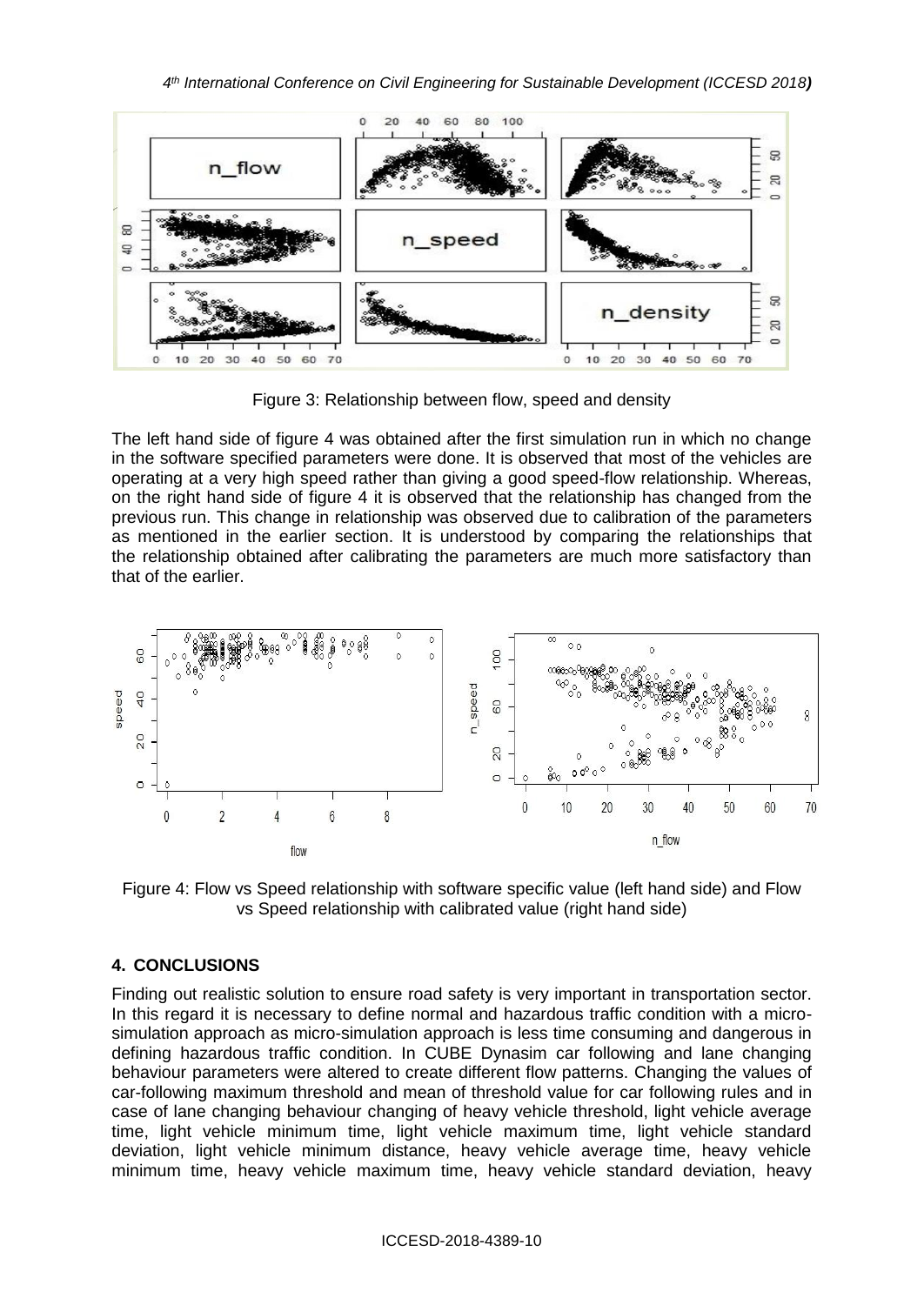vehicle minimum distance brought the best possible outcome. The limitation of the study could be the use of only 300 as input in CUBE Dynasim. This was done so owing to limitation of time.The constriction of time during analysis was there because of the fact that a huge amount of time was spent for learning the software and simulation model building. In future this study could be further used to find out the inclusion of interventions and their effects to turn a hazardous traffic condition back to normal. This study was done based on data of Japan if adequate data could be formulated such study could be carried out for expressways in Bangladesh as well.

### **REFERENCES**

- Abdel-Aty, M. & Dilmore, J. (2006). Applying Variable Speed Limits and the Potential for Crash Mitigation. In: Presented at 85th Annual Meeting of Transportation Research Board, Washington, D.C.
- Abdel-Aty, M. & Gayah, V. (2010). Real-Time Crash Reduction on Freeways Using Coordinated and Uncoordinated Ramp Metering Approaches. Journal of Transportation Engineering, 136(5), 410- 423.
- Abdel-Aty, M., Cunningham, R.J., Gayah, V. & Hsia, L. (2008). Dynamic Variable Speed Limit Strategies for Real-Time Crash Risk Reduction on Freeways. Journal of the Transportation Reseasrch Board, 2078, Transportation Research Board of the National Academics, Washington, D.C., 108-116.
- Abdel-Aty, M., Dhindsa, A. & Gayah, V. (2007). Considering Various ALINEA Ramp Metering Strategies for Crash Risk Mitigation on Freeway under Congested Regime. Transportation Research Part C, 15, 113-134.
- Abdel-Aty, M., Dilmore, J. & Dhindsa, A. (2006). Evaluation of Variable Speed Limits for Real-Time Freeway Safety Improvement. Accident Analysis and Prevention, 38, 335-345.
- Abdel-Aty, M., Pande, A., Lee, C., Gayah, V. & Dos Santos, C. (2007). Crash Risk Assessment Using Intelligent Transportation Systems Data and Real-Time Intervention Strategies to Improve Safety on Freeways. Journal of Intelligent Transportation Systems, 11(3), 107-120.
- Andersson, G. & Nilsson, G. (1997). Speed Management in Sweden, Linkoping: Swedish National Road and Transport Institute, VTI.
- Borrough, P. (1997). Variable Speed Limits Reduce Crashes Significantly in the U.K. The Urban Transportation Monitor.
- Cambridge Symentics. (2001). Twin Cities Ramp Meter Evaluation. Final Report Prepared for Minnesota DOT, Cambridge Symantics, Cambridge, Massachussets.
- Cleavenger, D. K., Upchurch, J., 1999. Effect of freeway ramp metering on accidents: The Arizona experience. ITE Journal, 69 (8), 12.
- Finch, D.J., Kompfner, Lockwood, C.R.P. & Maycock, G. (1994). Speed, Speed Limits and Accidents, TRL Project Report 58, Transport Research Laboratory, Crowthorne.
- Gayah, V., Dos Santos, C., Abdel-aty, M., Dhindsa, A. & Dilmore, J. (2006). Evaluating ITS Strategies for Real-Time Freeway Safety Improvement. IEEE Inteligent Transportation Systems Conference, Toronto, Canada.
- Ha, T., Kamg, J. & Park, J. (2003). The Effects of Automated Speed Enforcement Systems on Traffic-Flow Characteristics and Crashes in Korea. Institute of Transportation Engineers Journal. 28-31.
- Hossain, M. & Muromachi, Y. (2011). Understanding Crash Mechanism and Selecting Appropriate Interventions for Real-Time Hazard Mitigation on Urban Expressways. Transportation Research Record, 2213, 53–62.
- Lee, C. & Abdel-Aty, M. (2008). Testing Effects of Warning Messages and Variable Speed Limits on Driver Behavior Using Driving Simulator. Journal of the Transportation Research Board, 2069, Transportation Research Board of the National Academics, Washington, D.C., 55-64.
- Lee, C. (2004). Proactive Vehicle Crash Prevention on Instrumented Freeway Using Real-Time Traffic Control. Ph.D. Thesis, University of Waterloo, Ontario, Canada.
- Lee, C., Helinga, B. & Ozbay, K. (2006). Quantifying the effects of Ramp Metering.On Freeway Safety. Accident Analysis and Prevention, 38, 279-288.
- Lee, C., Hellinga, B. & Saccomanno, F. (2004). Assesing Safety Benefits of Variable Speed Limits. In: Presented at the 83rd Annual Meeting of Transportation Research Board, (Paper No. 04-4835).
- Lee, C., Saccomanno, F. & Hellinga, B., (2003). Real-Time Crash Prediction Model for the Application to Crash Prevention in Freeway Traffic. Transportation Research Record, 1840, 67–77.